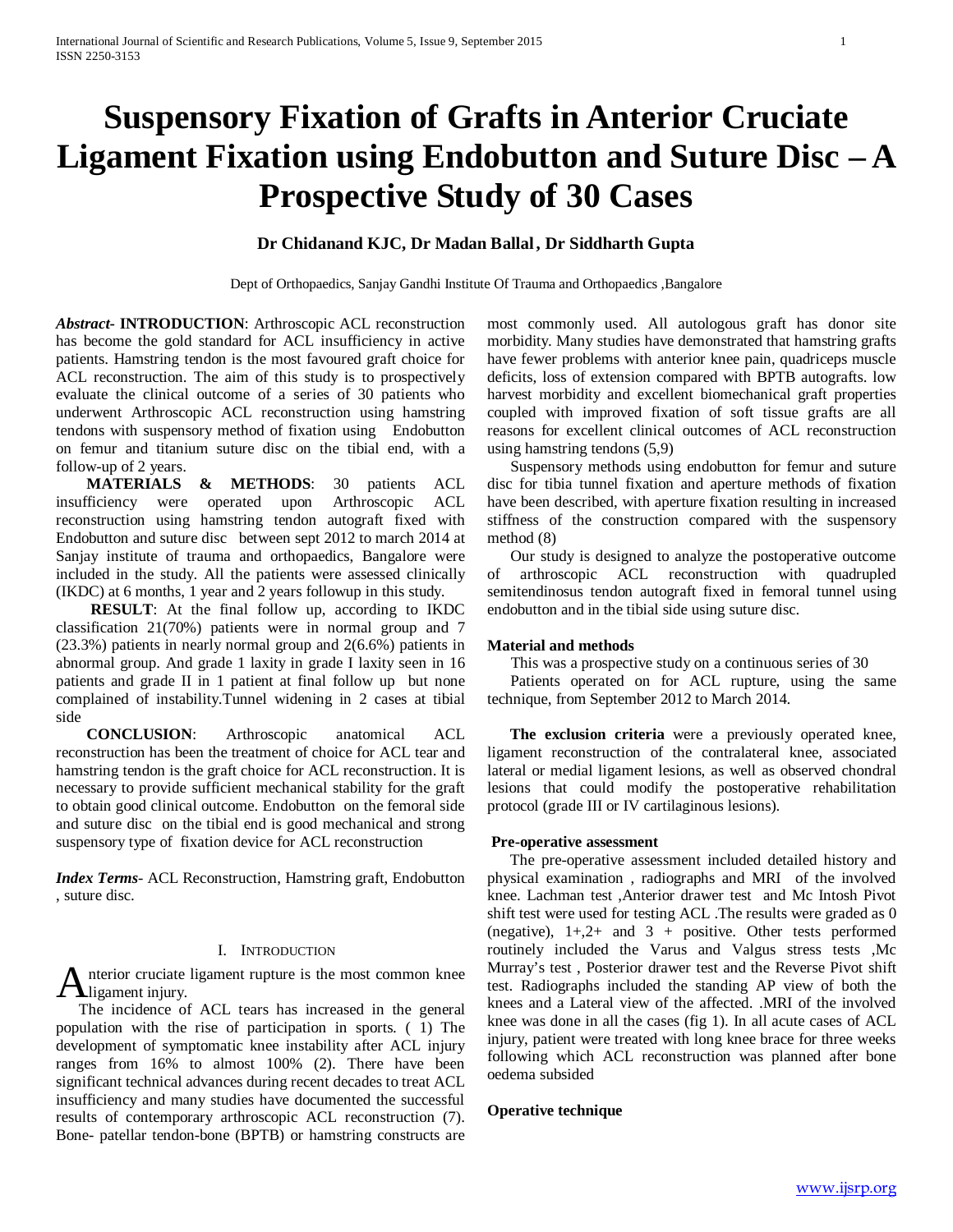Arthroscopic technique: After induction of anaesthesia, supine position with upper thigh tourniquet. Clinical tests performed under anaesthesia. Initial diagnostic arthroscopy performed via anteromedial and anterolateral ports and meniscal injuries managed. Oblique incision about 3cm antero-medially on proximal tibia starting 3-4cm distal to joint line and 3-4cm medially to tibial tuberosity. Semitendinosus tendon is more horizontal and lies below gracilis. It is pulled with curved clamp or a mixtar and snared with a braided suture, dissection carried proximally up the thigh. The insertion end of the tendon is held with ethibond and the surrounding fibrous extension released ACL graft master used for pretensioning and control of tendon. The overall length of the tendon is measured. The tendon is looped in half to make double strand of equal length. Place a double Krackow-type whipstitch in free end of each tendon with No. 2 Ethibond. The double stranded graft will be looped further to create a total of four strands and graft size measured with the tendon sizer. Femoral tunnel preparation is done through low placed anteromedial port with knee in maximum flexion (>120degree). The guide pin advanced so that it exits the distal femoral cortex the femoral tunnel length to be reamed is measured with a depth gauge and then calculated according to the length of the graft material. Using the appropriate diameter reamer, the femoral tunnel is reamed based on graft size. Tibial guide placed taking ACL footprint, the inner edge of anterior horn of the lateral meniscus, the medial tibial spine, the PCL as reference points. Guide pin passed and cannulated reamer over it as determined by the prepared graft diameter size. Initially No.2 ethibond attached to eye of beath pin passed through anteromedial port to the femoral tunnel exiting lateral aspect of thigh. Using suture retriever through tibial tunnel pull the other end of ethibond out and secure to the pre-tensioned graft with endobutton attached tight rope and is pulled out of the femoral tunnel, so that the thread is out of the thigh. Under arthroscopic visualization in the joint, the threads of the endobutton are pulled using the principle of flipping the endobutton and the femoral fixation is confirmed by togging of the endobutton. When tension is placed on the grafts, the knee is taken through approximately 15 to 20 cycles of complete flexion and extension. This helps to align the grafts and also tests for impingement between the grafts and bony structures. The tibial side of the graft is fixed with a suture disc which is held over the tibial tunnel by passing the ethibond threads through the suture disc and tightening the knots around the disc. The joint is cleared off the debris by thorough lavage. Graft harvest site is sutured in layers with no 2-0 vicryl. Skin sutured with ethilon / skin staples. Compression bandage dressing done and long knee extension brace applied. Rehabilitation:

 Postoperative protocol for rehabilitation was used. A brace was given for a period of three week to protect the ligament. Range of motion of the knee and isometric muscle exercises were started the day after the operation and gradually progressed on the basis of closed kinetic chain exercises. Knee flexion of more than 90° and walking with full weight bearing was allowed one month postoperatively. Indoor cycling and swimming were permitted after four weeks and running after 3 months. High demand sports activities were allowed after approximately 12 months.

#### II. RESULTS

 This series included 30 patients; the minimum follow-up of the clinical assessment was 2 years with mean follow up of 36 month Highest number of patients fall in age group 31-35yrs (30%), next being 26-30yrs (20%). Mean age of our study is 31.6yrs. Elder patients aged 48yrs and younger ones are 19yrs. Male patients account to 28(93.33%) of the total 30 in study group and rest 02 (06.67%) are females. Male preponderance may be related to their frequent involvement in outdoor work and strenuous activities. 16 out of 30 patients (53.33%) got Right Knee involvement and 14 Left Knee ACL tear (46.67 %). Nature of injury in 11 patients (36.66%) is due to sports (athlete, joggers, jump, physical trainers, kabaddi, cricket, players). RTA being the cause for ACL tears in 10 patients and the rest 9 sustained injuries due to other causes like slip and fall.About occupation majority of our patients 13 (43.33%) of total 30 fall into competitive lifestyle like joggers, military trainers, athletes followed by sedentary 11 patients (36.66), next is farming 06 patients (20%). All the patients were examined with Lachman, anterior drawer and pivot shift tests in OPD and under anaesthesia prior to surgery. In OPD, 28 patients turned positive Lachman rest 2 patients Lachman negative. Under anaesthesia all were Lachman positive. In OPD 27 were anterior drawer positive, when the same done under anaesthesia 29 were positive. Pivot shift test was positive in 16 patients in OPD but the same when done under anaesthesia was positive in 28 out of total 30 patients. Results of associated injuries on initial diagnostic arthroscopy shows ACL with MM tear in 16 patients (53.33%), isolated ACL tear in 9 patients (30%). ACL tear with MM and LM injury noted in 5 patients. complications at the end of 6 months 2 patients complained of mild pain at the graft site. No superficial or deep infection seen. Lachman grade I laxity seen in 16 patients and grade II in 1 patient at the end of final follow up but none complained of instability. 2 patients (who had preoperative restriction of terminal flexion of about 10degrees) had restriction of the terminal 10-15degree flexion at the postoperative 6 month follow-up and 2 patients had 5-10 degree restriction of extension, which improved with physiotherapy. Tunnel widening at the tibial side was seen in 2 cases

 Postoperative Outcome x ray was taken,(fig 2) All the patients were examined 3, 6, 12, and 24 months after surgery as well as at the latest follow-up. The clinical assessment was based on, the objective criteria of the International Knee Documentation Committee (IKDC 1999) and LGS In our study, 21 (70%) patients got normal postoperative recovery according to IKDC scoring at final follow-up, while 7(23.3%) near normal and rest 02 were abnormal related to knee stiffness and 21 patients got excellent results according to LGS scoring while 7 patients showed good results.and the score was fair in rest 2 patients at the final follow up

## III. DISCUSSION

 Surgical reconstruction of the ACL has become the standard in the treatment of ACL injuries. The primary goal of ACL reconstruction is to restore the stability of the knee .Successful clinical outcomes following anterior cruciate ligament